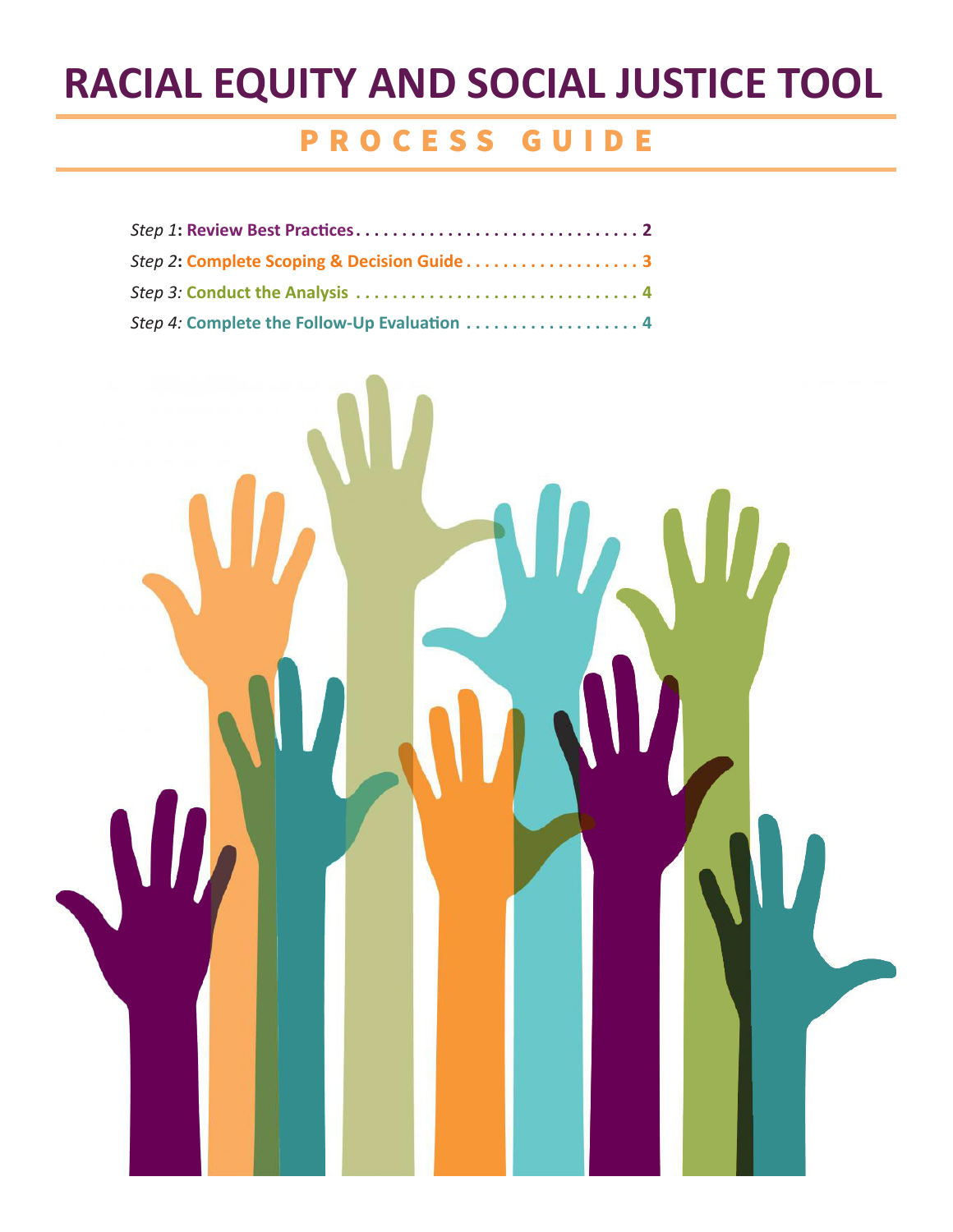#### **STEP 1: REVIEW BEST PRACTICES**

**RESJI Mission:** Establish racial equity and social justice as core principles in all decisions, policies and functions of the City of Madison.

**RESJI Priority Areas:** 1. Equity in City Operations; 2. Equity in City Budgets and Policies; 3. Equity in the Community

#### **BEST PRACTICES**

**Identify groups and individuals** most likely to be impacted by the decision, policy, program, practice or budget. Find ways to involve them in the analysis. City Departments should include their assigned RESJI Staff, Civil Rights Coordiantor, Multicultural Affairs Committee Member, Women's Initiative's Committee Member, NRT Staff, andLatino Community Engagement Team Member.

▶ **Conduct** the analysis in the way that works best for the policy being analyzed and those affected.Some examples include: facilitated, full-group discussion; oneon-one conversations; or small group meetings

**Create accountability** by sharing the analysis widely with stakeholders, decision makers and the public. Be clear about how the process occurred, including who asked for the analysis, who participated, and identified missing elements such as data or stakeholder input.

This is not a prescriptive or linear process. **Adapt** it to your needs and reach out for technical assistance as needed. See information in Step 2 about technical assistance.

**RACIAL EQUITY AND SOCIAL JUSTICE TOOL**

EQUITY is just and fair **inclusion** into a society in which all (people) can participate, prosper, and reach their full potential.

### POLICYLINK

| Is:                                                                                                                                                             | Is NOT:                                                                                                                     |  |  |  |  |
|-----------------------------------------------------------------------------------------------------------------------------------------------------------------|-----------------------------------------------------------------------------------------------------------------------------|--|--|--|--|
| A systematic examination of likely impacts of decisions,<br>policies, programs, practices and budgets on racial and<br>ethnic groups or low -income populations | The "answer"                                                                                                                |  |  |  |  |
| Used to minimize adverse consequences, prevent in-<br>stitutional racism and identify new options to remedy<br>existing inequities                              | To be used for political or professional gain                                                                               |  |  |  |  |
| An intentional pause                                                                                                                                            | To stop a process or slow it down beyond recognition                                                                        |  |  |  |  |
| Best used early in the process                                                                                                                                  | Only applicable at the beginning- can be used to evaluate ongoing issues<br>or programs                                     |  |  |  |  |
| To be conducted with a variety of perspectives and<br>stakeholders whenever possible                                                                            | The only way to engage stakeholders                                                                                         |  |  |  |  |
| A way to ensure racial equity impacts are at the core of<br>decision making                                                                                     | Not to be used in place of other processes that are in place such as a<br>fiscal analysis or a public safety analysis       |  |  |  |  |
| A way to raise the voice of traditionally marginalized<br>communities                                                                                           | A way to create token representation in decisions                                                                           |  |  |  |  |
| A way to raise awareness of racial and social justice<br>issues in the community                                                                                | A guarantee that decision makers will follow the recommendations                                                            |  |  |  |  |
| An authentic, focused and intentional effort to consid-<br>er the recommendations that come out of the analysis<br>- transformational change                    | A "check box" activity that does not consider creative ways to implme-<br>ment the recommendations $-$ transactional change |  |  |  |  |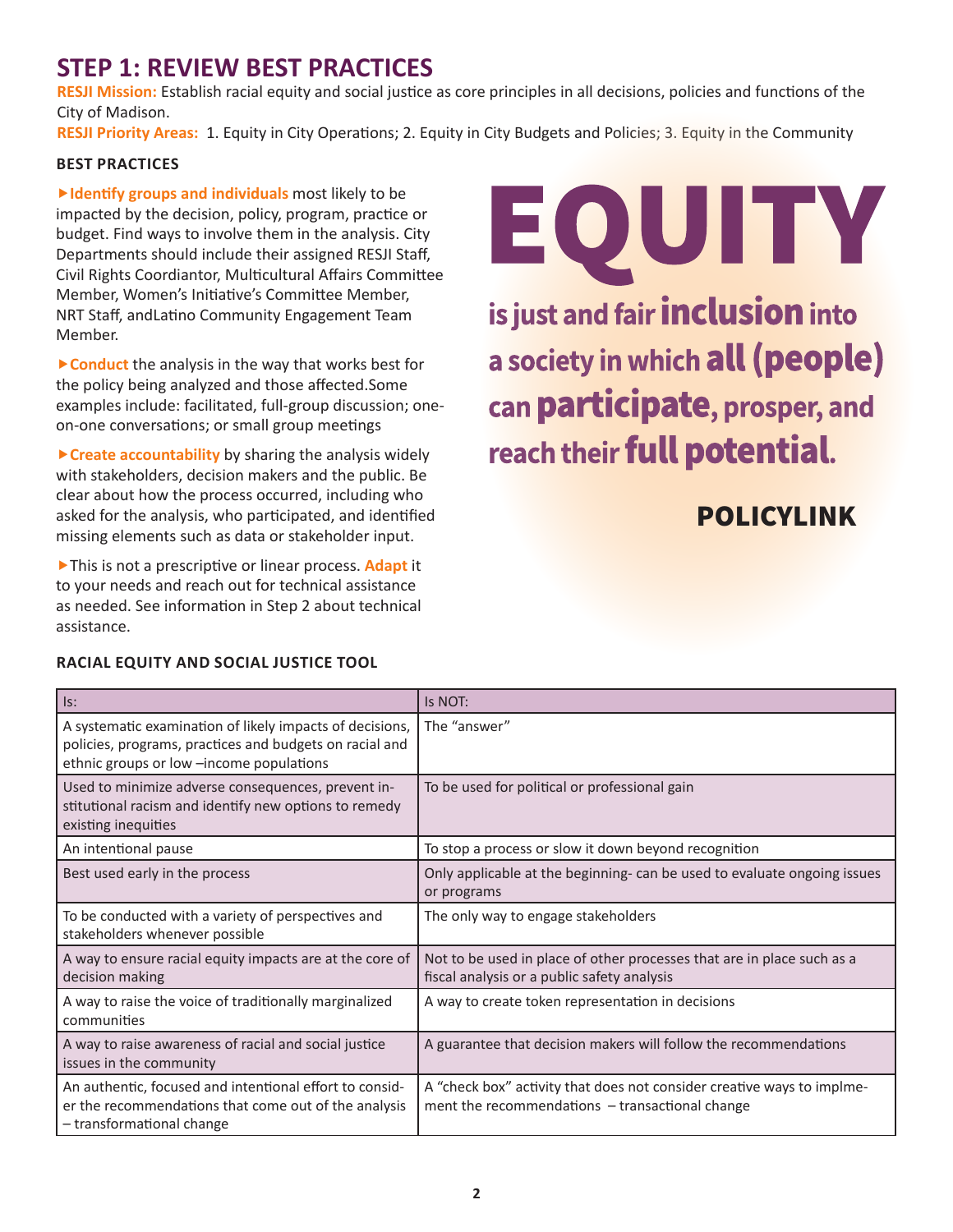#### **STEP 2: SCOPING & DECISION GUIDE**

#### (skip this step when using the Equitable Hiring Tool – go to step 3)

These steps are designed to help you "scope" the nature of the request for tool use, and decide whether to use the tool in this situation. The following questions should be completed with as much detail as possible. Writing these down is a best practice to ensure clarity throughout the analysis process.

**SCOPING QUESTIONS** (attach separate sheets of paper as needed)

- 1. Who made the request to conduct the analysis?
- 2. Why did this request arise?
- 3. Why is there a desire to do this analysis now?
- 4. When did the project or issue that is the subject of the analysis begin? When is its anticipated end date?
- 5. What are the potential large-scale implications of this analysis with regard to public policy, budget, or city-wide impacts?
- 6. What is your plan for communicating: A) the potential large-scale implications listed above; as well as B) the RESJI analysis process and recommendations to the relevant department head(s), Mayor, Common Council and/ or community stakeholders?

|                                                                                                                              | <b>Yes</b> | <b>Unsure</b> | <b>No</b> | <b>Notes</b>                                                                                                                                                                                                                                                              |
|------------------------------------------------------------------------------------------------------------------------------|------------|---------------|-----------|---------------------------------------------------------------------------------------------------------------------------------------------------------------------------------------------------------------------------------------------------------------------------|
| 1. Has everyone involved in the analysis reviewed the<br>best practices included in Step 1?                                  |            |               |           | If there are questions about the best practices,<br>consider asking RESJI for technical assistance. (See<br>below).                                                                                                                                                       |
| 2. Is your department prepared to make real change<br>as a part of this tool?                                                |            |               |           | If decision makers are not willing to make an at-<br>tempt at change as a result of the analysis, it may<br>not be recommended to use the tool.                                                                                                                           |
| 3. Is the subject of the analysis in the early stages of<br>planning?                                                        |            |               |           | If the subject of the analysis is already planned or<br>is in its final stages, it may not be recommended<br>to use a tool.                                                                                                                                               |
| 4. Does the subject of the analysis involve one or two<br>(less than 3) departments?                                         |            |               |           | If the subject of the analysis involves three or<br>more departments, consider asking RESJI for tech-<br>nical assistance. (See below).                                                                                                                                   |
| 5. Was the analysis requested from the RESJI Strate-<br>gy team, Department Head(s), or another City of<br>Madison employee? |            |               |           | If the analysis was requested by an external stake-<br>holder or elected official, please contact RESJI for<br>technical assistance. (See below).                                                                                                                         |
| 6. Is the purpose for conducting the analysis consis-<br>tent with RESJI mission and goal areas?                             |            |               |           | RESJI tool applications should be requested and<br>completed with the purpose of promoting racial<br>equity in City Operations, Policies & Budgets, and<br>in the community. It should not be done soley<br>for political reasons or to delay a probject, for<br>example. |
| 7. Is tool usage required by policy or current City<br>goals?                                                                |            |               |           | For example: an analysis needed due to equitable<br>workforce plan goals (AA Plan).                                                                                                                                                                                       |
| 8. We are ready and able to implement the commu-<br>nications outlined in scoping question #6 (items A<br>and B) above.      |            |               |           | Reach out to other departments, teams, or indi-<br>viduals as necessary.                                                                                                                                                                                                  |

#### **DECISION GUIDE**

*Mostly 'Yes' column = It seems like this is an apprpriate use of racial equity tools. Continue to Step 3. RESJI Tools & Training can provide technical assistance as needed.* 

*Mostly 'Unsure' and Mostly 'No' columns = This may not be an appropriate use of racial equity tools. Email RESJI Tools & Training team for discussion & technical assistance and/or support.*

RESJI Tools & Training contact person: Melissa Gombar [mgombar@cityofmadison.com](mailto:mgombar%40cityofmadison.com?subject=Racial%20Equity%20Tools)